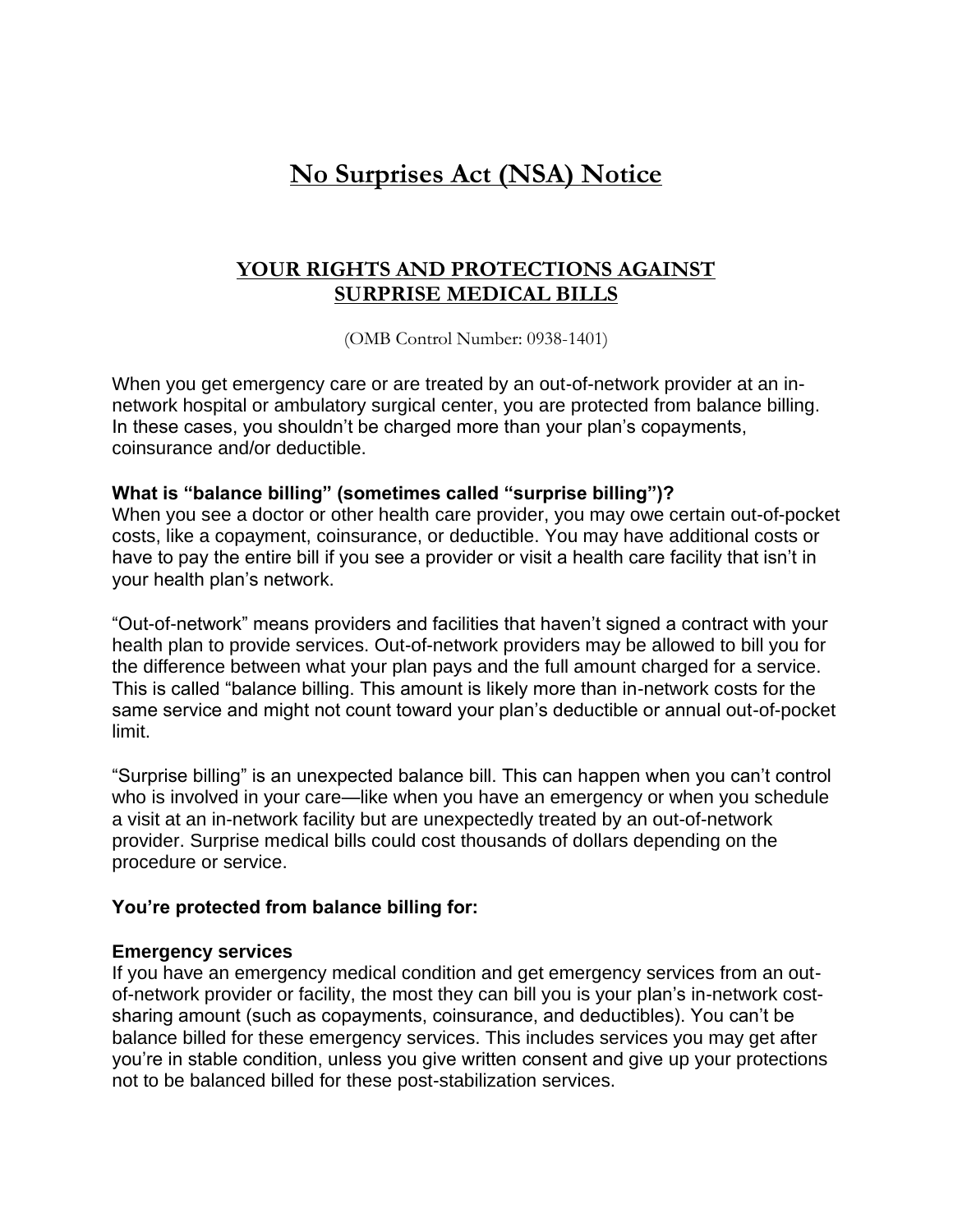#### **Certain services at an in-network hospital or ambulatory surgical center**

When you get services from an in-network hospital or ambulatory surgical center, certain providers there may be out-of-network. In these cases, the most those providers can bill you is your plan's in-network cost-sharing amount. This applies to emergency medicine, anesthesia, pathology, radiology, laboratory, neonatology, assistant surgeon, hospitalist, or intensivist services. These providers can't balance bill you and may not ask you to give up your protections not to be balance billed.

If you get other types of services at these in-network facilities, out-of-network providers can't balance bill you, unless you give written consent and give up your protections.

#### **You're never required to give up your protections from balance billing. You also aren't required to get out-of-network care. You can choose a provider or facility in your plan's network.**

#### **When balance billing isn't allowed, you also have these protections:**

• You're only responsible for paying your share of the cost (like the copayments, coinsurance, and deductible that you would pay if the provider or facility was innetwork). Your health plan will pay any additional costs to out-of-network providers and facilities directly.

• Generally, your health plan must:

\* Cover emergency services without requiring you to get approval for services in advance (also known as "prior authorization").

\* Cover emergency services by out-of-network providers.

\* Base what you owe the provider or facility (cost-sharing) on what it would pay an in-network provider or facility and show that amount in your explanation of benefits.

\* Count any amount you pay for emergency services or out-of-network services toward your in-network deductible and out-of-pocket limit.

## **You have the right to receive a "Good Faith Estimate" explaining how much your medical care will cost if you don't have insurance or if you will not be using your insurance.**

**\***You have the right to receive a Good Faith Estimate for the total expected cost of any non-emergency items or services. This includes related costs like medical tests, prescription drugs, equipment and hospital fees. With regard to outpatient mental health services provided by Atlanta Area Psychological Associates, PC, this applies to initial consultation services, psychotherapy and counseling services and psychological testing services.

\*Your health care provider is required to give you a Good Faith Estimate in writing at least 1 business day before your medical service or item. You can also ask your health care provider for a Good Faith Estimate before you schedule a service.